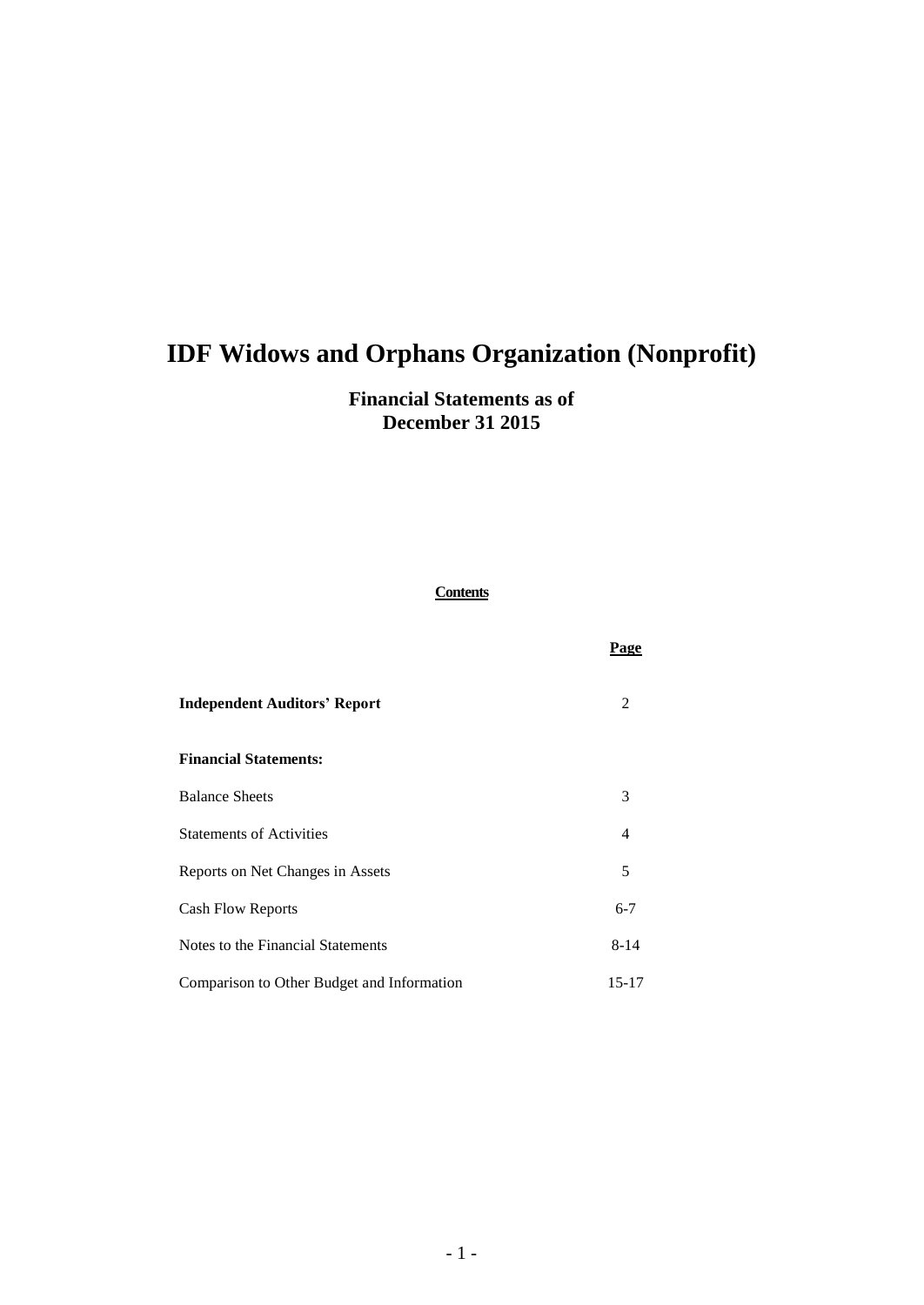#### **Independent Auditors' Report**

#### **For the Members of the IDF Widows and Orphans Organization (Nonprofit)**

We have audited the attached balance sheets of the **IDF Widows and Orphans Organization (Nonprofit)** (hereinafter: "the Organization") as of December 31 2015 and 2014, its reports on changes in net assets and cash flow reports for each of the years ending those dates. These financial statements are the responsibility of the Organization's managing committee and management. Our responsibility is to express our opinion on these financial statements based on our audits.

We prepared our audit in accordance with generally accepted Israeli accounting standards, including standards defined in the Accounting Regulations (Accountant's Method of Operation), 1973. These regulations require that we plan and perform the audit with the aim of achieving reasonable assurance the Financial Statements are free of material misrepresentations. The audit includes samplings of evidence supporting the sums and information in the Financial Statements. An audit also includes assessing the accounting principles used and significant estimates made by the Organization's managing committee and management, as well as an evaluation of the overall financial statement presentation. We believe that our audit provides adequate basis for our opinion.

As noted in Note 2a to the Financial Statements, these Financial Statements have been prepared in nominal sums and are not presented in reported sums as required by Israeli GAAP.

In our opinion, with the exception of that stated in the previous paragraph, these Financial Statements adequately reflect, in all material respects, the financial status of the Organization as of December 31 2015 and 2014, and the results of the Organization's activities, changes in its net assets and cash flows for each of the years ending those dates in accordance with generally accepted Israeli accounting practices – in nominal sums.

> Avidor Bardichev Gazit Certified Public Accountants

Ramat Gan,

 $\frac{1}{2016}$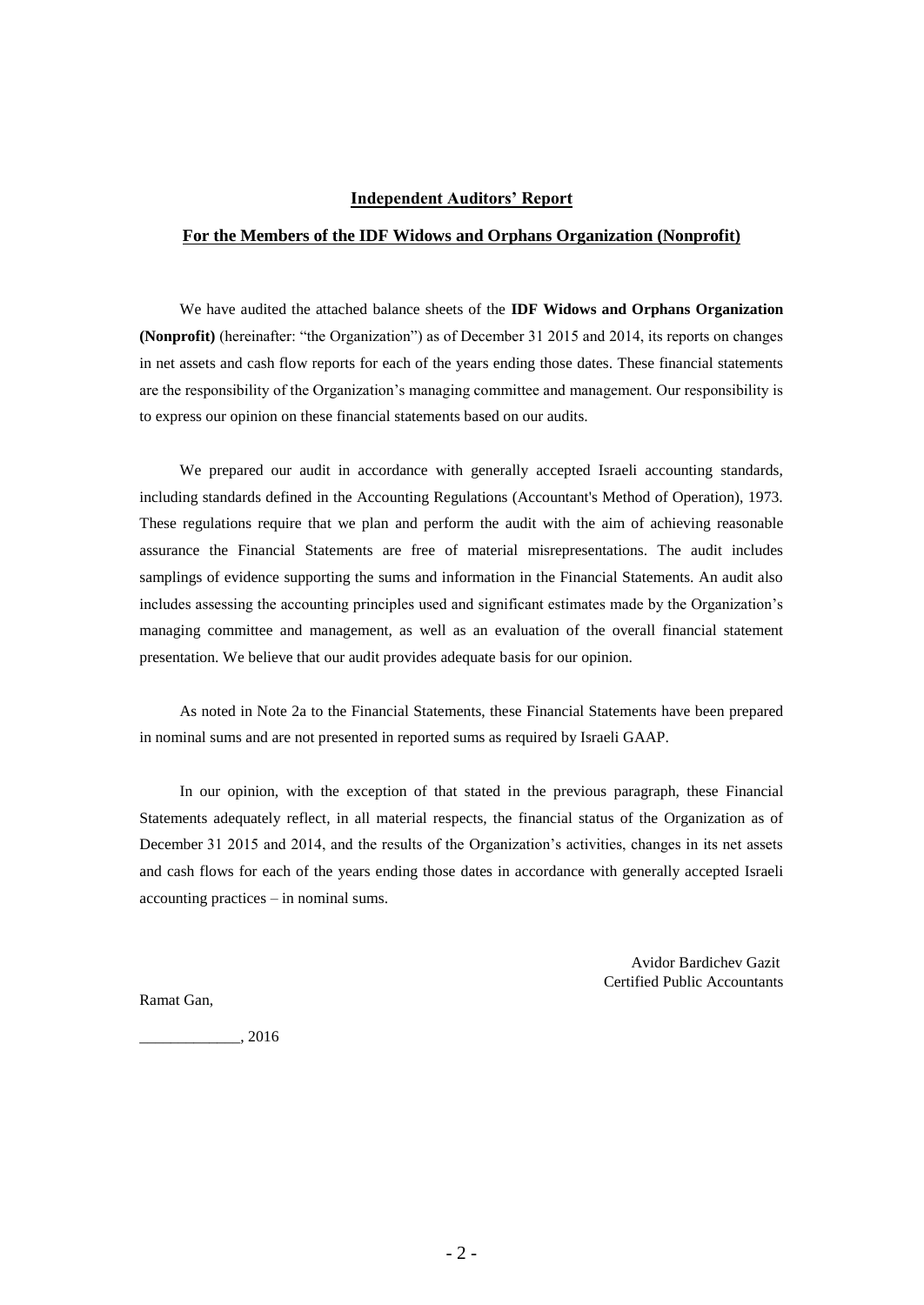### **Balance Sheets**

| 2015<br><b>Note</b><br>$\mathfrak{Z}$<br>721,567<br>2,179,193<br>4<br>804,239<br>3,704,999<br>5<br>35,083<br>3,060,806<br>6<br>7<br>4,914,378<br>8<br>4,000,000<br>9<br>605,850<br>12,581,034<br>-------<br>10<br>322,595<br>------------- | 2014<br><b>NIS</b><br>1,430,698<br>114,909<br>567,024<br>2,112,631<br>68,950<br>3,088,511<br>4,797,304<br>4,000,000<br>848,431<br>12,734,246<br>---------<br>363,506                              |
|--------------------------------------------------------------------------------------------------------------------------------------------------------------------------------------------------------------------------------------------|---------------------------------------------------------------------------------------------------------------------------------------------------------------------------------------------------|
|                                                                                                                                                                                                                                            |                                                                                                                                                                                                   |
|                                                                                                                                                                                                                                            |                                                                                                                                                                                                   |
|                                                                                                                                                                                                                                            |                                                                                                                                                                                                   |
|                                                                                                                                                                                                                                            |                                                                                                                                                                                                   |
|                                                                                                                                                                                                                                            |                                                                                                                                                                                                   |
|                                                                                                                                                                                                                                            |                                                                                                                                                                                                   |
|                                                                                                                                                                                                                                            |                                                                                                                                                                                                   |
|                                                                                                                                                                                                                                            |                                                                                                                                                                                                   |
|                                                                                                                                                                                                                                            |                                                                                                                                                                                                   |
|                                                                                                                                                                                                                                            |                                                                                                                                                                                                   |
|                                                                                                                                                                                                                                            |                                                                                                                                                                                                   |
|                                                                                                                                                                                                                                            |                                                                                                                                                                                                   |
|                                                                                                                                                                                                                                            |                                                                                                                                                                                                   |
|                                                                                                                                                                                                                                            |                                                                                                                                                                                                   |
|                                                                                                                                                                                                                                            |                                                                                                                                                                                                   |
| 16,643,711                                                                                                                                                                                                                                 | -------------<br>15,279,333                                                                                                                                                                       |
|                                                                                                                                                                                                                                            | 250,249                                                                                                                                                                                           |
|                                                                                                                                                                                                                                            | 217,343                                                                                                                                                                                           |
|                                                                                                                                                                                                                                            | 467,592                                                                                                                                                                                           |
|                                                                                                                                                                                                                                            | ____________                                                                                                                                                                                      |
|                                                                                                                                                                                                                                            | 1,713,989                                                                                                                                                                                         |
|                                                                                                                                                                                                                                            | 4,348,537                                                                                                                                                                                         |
|                                                                                                                                                                                                                                            | 363,506                                                                                                                                                                                           |
|                                                                                                                                                                                                                                            | 6,426,032                                                                                                                                                                                         |
|                                                                                                                                                                                                                                            | 5,297,198                                                                                                                                                                                         |
|                                                                                                                                                                                                                                            | 3,088,511                                                                                                                                                                                         |
|                                                                                                                                                                                                                                            | 14,811,741                                                                                                                                                                                        |
|                                                                                                                                                                                                                                            | 15,279,333                                                                                                                                                                                        |
|                                                                                                                                                                                                                                            | =======<br>11<br>400,679<br>12<br>304,453<br>705,132<br>____________<br>3,034,949<br>4,348,537<br>322,595<br>7,706,081<br>5,171,692<br>6<br>3,060,806<br>15,938,579<br>------------<br>16,643,711 |

| 2010                     |                  |                   |
|--------------------------|------------------|-------------------|
| Approval Date of         | Racheli Tzipper  | Nava Shoham Solan |
| The Financial Statements | Committee Member | Chairwoman of the |
|                          |                  | Organization      |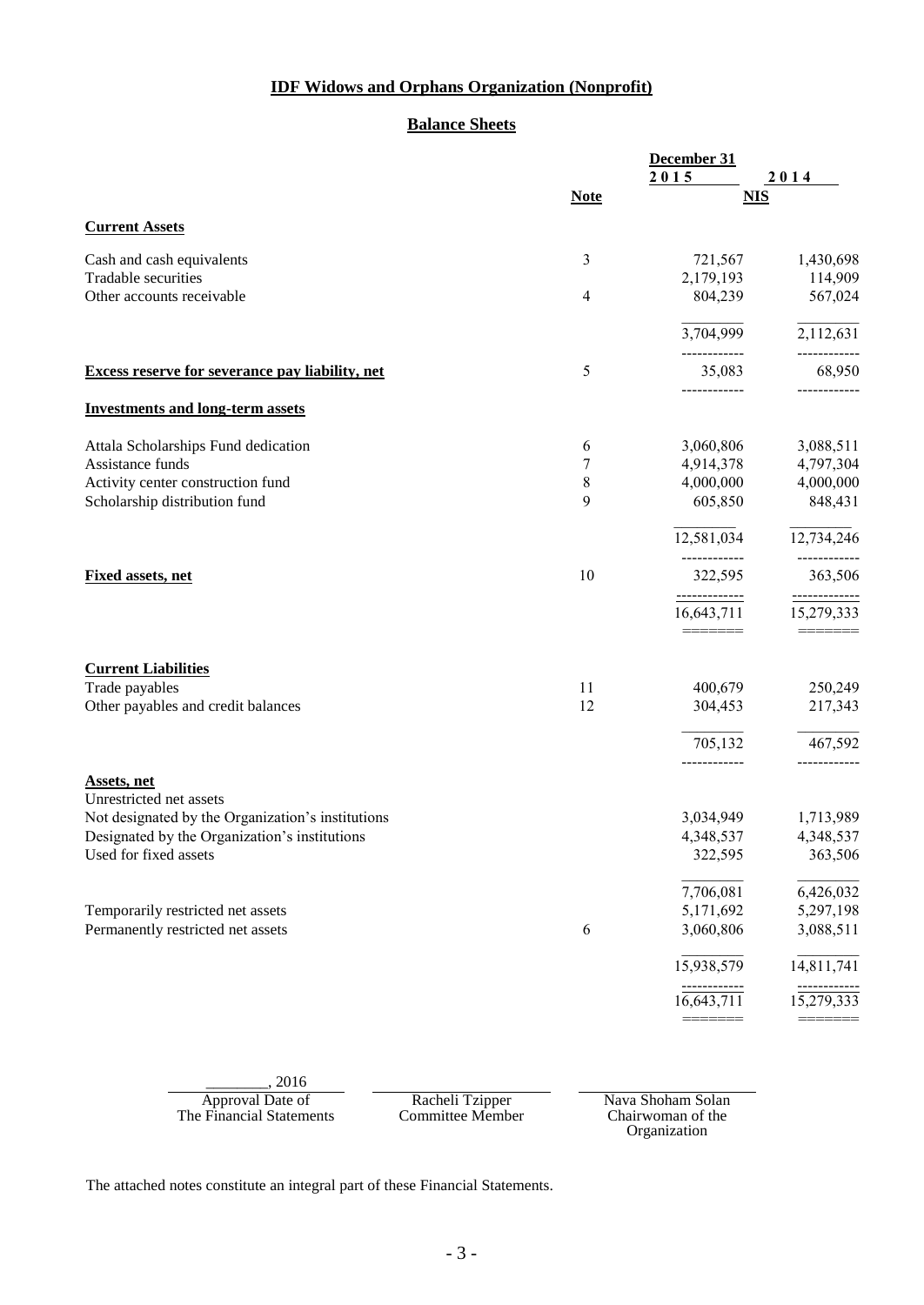### **Reports on Activities**

|                                              | <b>For the Year Ending</b> |                    |            |  |
|----------------------------------------------|----------------------------|--------------------|------------|--|
|                                              |                            | December 31        |            |  |
|                                              | <b>Note</b>                | 2015<br><b>NIS</b> | 2014       |  |
| <b>Activity Turnover</b>                     |                            |                    |            |  |
| Donations                                    |                            | 4,589,474          | 6,689,645  |  |
| Ministry of Defense allocations              |                            | 1,760,000          | 1,710,000  |  |
| Membership fees                              |                            | 1,662,843          | 1,704,563  |  |
| Newsletter publication                       |                            | 13,000             | 10,400     |  |
| Revenues from the organization of activities |                            | 1,587,556          | 1,370,755  |  |
| Sums released from restricted net assets     |                            | 745,708            | 529,079    |  |
| <b>Total activity turnover</b>               |                            | 10,358,581         | 12,014,442 |  |
| Cost of activities                           | 13                         | 7,605,194          | 7,322,466  |  |
| Net revenues from activities                 |                            | 2,753,387          | 4,691,976  |  |
| Administrative and general expenses          | 14                         | 1,446,203          | 1,580,233  |  |
| Net revenues before financing                |                            | 1,307,184          | 3,111,743  |  |
| Finance revenues (expenses), net             | 15                         | 27,135             | 69,757     |  |
| Net yearly revenues                          |                            | 1,280,049          | 3,181,500  |  |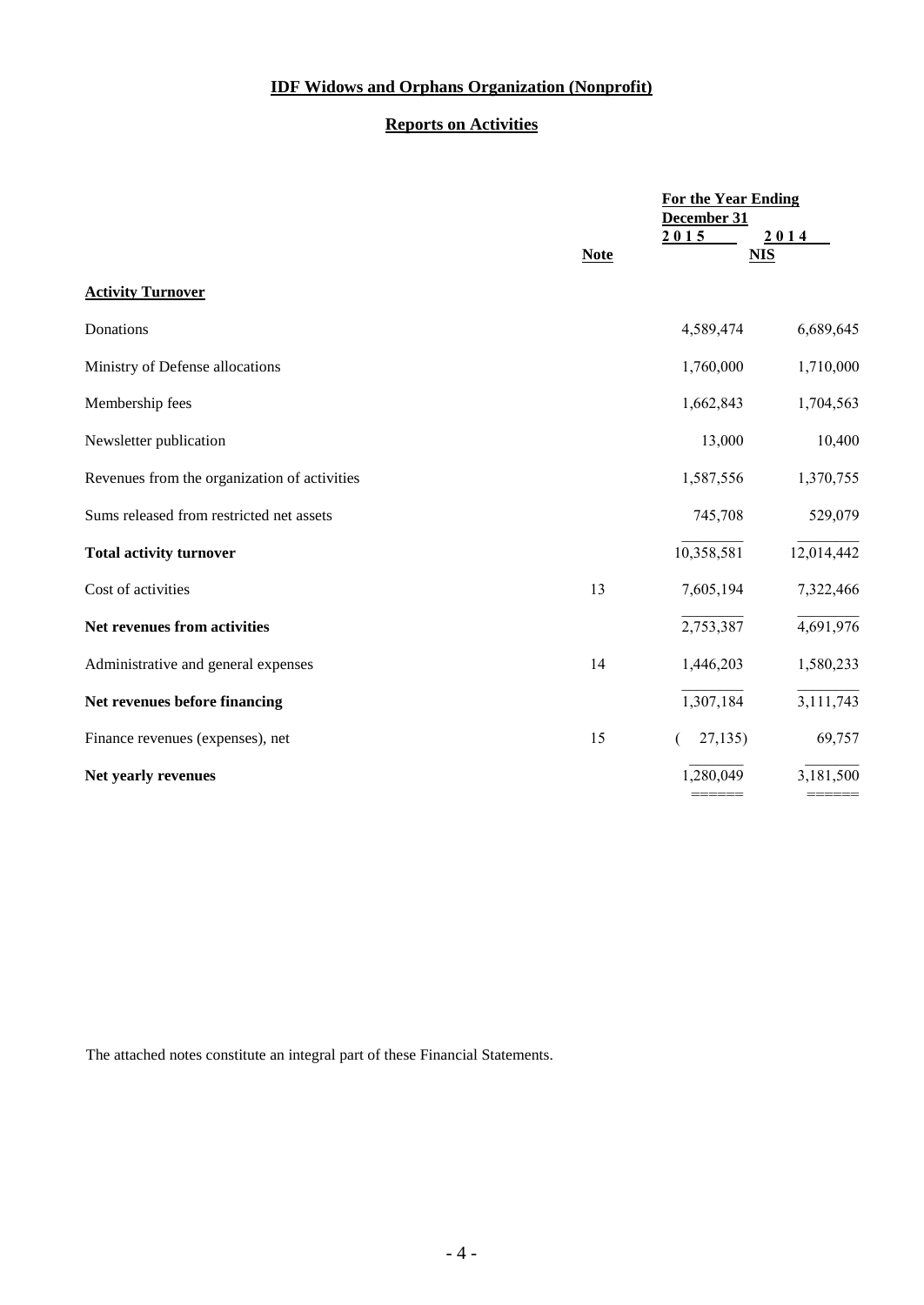# **Reports on Net Changes in Assets**

|                                                              | <b>Unrestricted Net Assets (Deficit)</b><br>Not Designated by<br>the | Designated by<br>the                  | <b>Used for</b>                             | <b>Restricted Net Assets</b> |                  |              |
|--------------------------------------------------------------|----------------------------------------------------------------------|---------------------------------------|---------------------------------------------|------------------------------|------------------|--------------|
|                                                              | Organization's<br><b>Institutions</b>                                | Organization's<br><b>Institutions</b> | <b>Fixed</b><br><b>Assets</b><br><b>NIS</b> | <b>Temporary</b>             | <b>Permanent</b> | <b>Total</b> |
| <b>Balance as of January 1 2014</b>                          | 55,570)                                                              | 2,848,537                             | 451,565                                     | 5,125,737                    | 3,091,536        | 11,461,805   |
| Net yearly expenses                                          | 3,181,500                                                            |                                       |                                             |                              |                  | 3,181,500    |
| Financing revenues – funds                                   |                                                                      |                                       |                                             | 3,180)                       |                  | 3,180        |
| Withdrawal from funds                                        |                                                                      |                                       |                                             | 480,079)                     | 49,000)          | 529,079)     |
| Re-designating activity center<br>construction fund          | (1,500,000)                                                          | 1,500,000                             |                                             |                              |                  |              |
| Adapting the value of the Attala<br>Fund to the terms of the |                                                                      |                                       |                                             |                              |                  |              |
| dedication                                                   |                                                                      |                                       |                                             |                              | 37,331)          | 37,331)      |
| Increase in value of designated                              |                                                                      |                                       |                                             |                              |                  |              |
| funds                                                        |                                                                      |                                       |                                             | 83,380                       | 83,306           | 166,686      |
| Transfer to the assistance and loans<br>fund                 |                                                                      |                                       |                                             | 571,340                      |                  | 571,340      |
| Sums released from net assets used                           |                                                                      |                                       |                                             |                              |                  |              |
| for fixed assets                                             | 3,977)                                                               |                                       | 3,977                                       |                              |                  |              |
| Sums transferred to cover                                    |                                                                      |                                       |                                             |                              |                  |              |
| depreciation expenses                                        | 92,036                                                               |                                       | (92,036)                                    |                              |                  |              |
| <b>Balance as of December 31 2014</b>                        | 1,713,989                                                            | 4,348,537                             | 363,506                                     | 5,297,198                    | 3,088,511        | 14,811,741   |
| Net yearly revenues                                          | 1,280,049                                                            |                                       |                                             |                              |                  | 1,280,049    |
| Financing expenses - funds                                   |                                                                      |                                       |                                             | 283)                         |                  | 283)         |
| Withdrawal from funds                                        |                                                                      |                                       |                                             | 745,708)                     |                  | 745,708)     |
| Adapting the value of the Attala<br>Fund to the terms of the |                                                                      |                                       |                                             |                              |                  |              |
| dedication                                                   |                                                                      |                                       |                                             |                              | 28,071)          | 28,071)      |
| Increase in value of designated                              |                                                                      |                                       |                                             |                              |                  |              |
| funds                                                        |                                                                      |                                       |                                             | 4,025                        | 366              | 4,391        |
| Transfer to the assistance and loans<br>fund                 |                                                                      |                                       |                                             | 616,460                      |                  | 616,460      |
| Sums released from net assets used                           |                                                                      |                                       |                                             |                              |                  |              |
| for fixed assets                                             | 16,422)                                                              |                                       | 16,422                                      |                              |                  |              |
| Sums transferred to cover                                    |                                                                      |                                       |                                             |                              |                  |              |
| depreciation expenses                                        | 57,333                                                               |                                       | (57,333)                                    |                              |                  |              |
| <b>Balance as of December 31 2015</b>                        | 3,034,949                                                            | 4,348,537                             | 322,595                                     | 5,171,692                    | 3,060,806        | 15,938,579   |
|                                                              |                                                                      |                                       |                                             |                              |                  |              |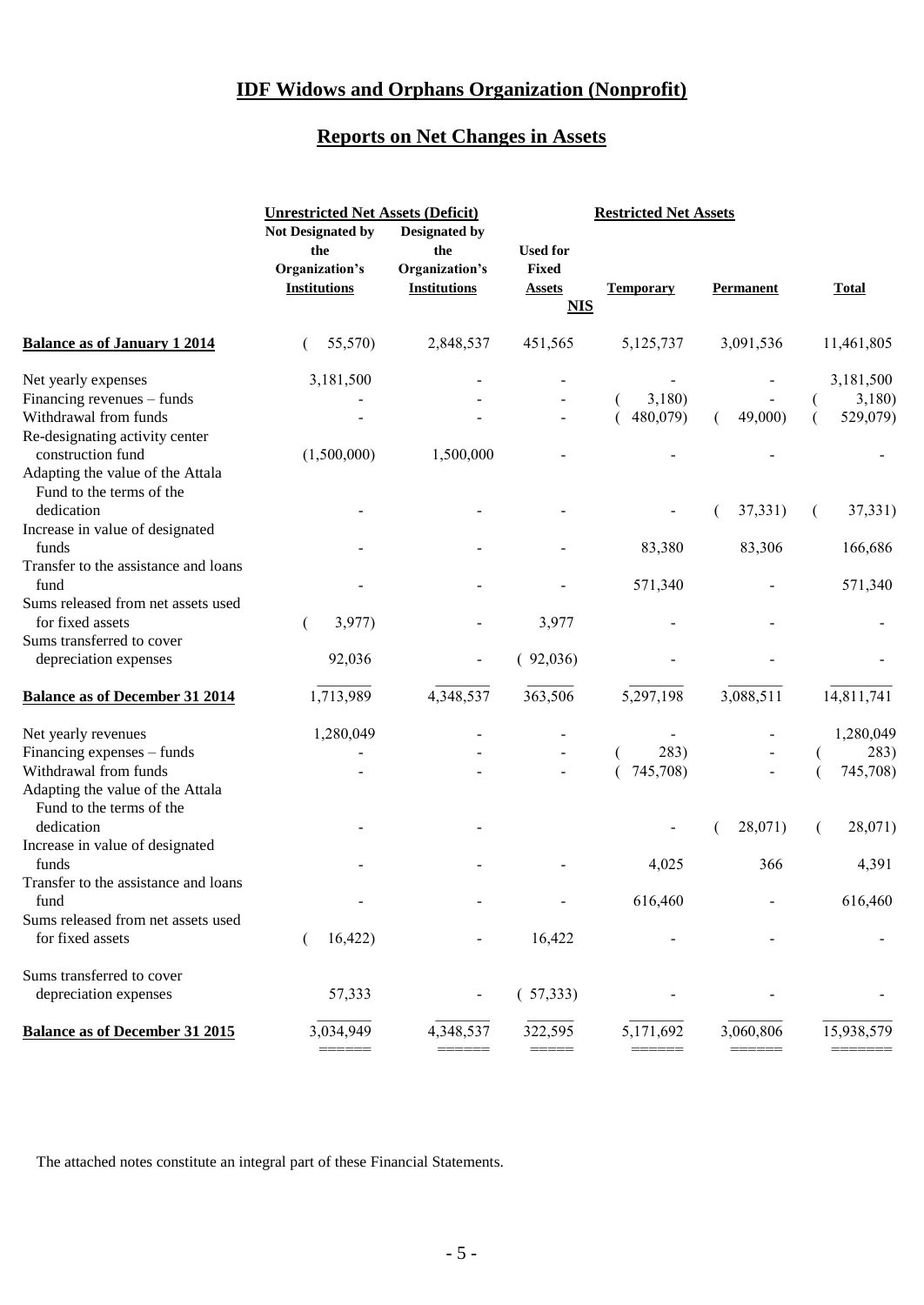# **Cash Flow Reports**

|                                                                                      | <b>For the Year Ending</b> |                     |  |
|--------------------------------------------------------------------------------------|----------------------------|---------------------|--|
|                                                                                      | December 31                |                     |  |
|                                                                                      | 2015                       | 2014                |  |
|                                                                                      | <b>NIS</b>                 |                     |  |
| <b>Cash Flow from Current Activities</b>                                             |                            |                     |  |
| Net yearly revenues                                                                  |                            | 1,280,049 3,181,500 |  |
| Adjustments needed to present cash flows from current activities<br>$-$ see appendix | 149,241                    | (533,958)           |  |
| Net cash from current activity                                                       | 1,429,290                  | 2,647,542           |  |
| <b>Cash Flow for Investment Activity</b>                                             |                            |                     |  |
| Deposit in activity center construction fund                                         |                            | (1,500,000)         |  |
| Purchase of securities, net                                                          | (2,121,999)                |                     |  |
| Purchase of fixed assets                                                             | 16,422)                    | 3,977               |  |
| Net cash used in investment activities                                               | (2,138,421)                | (1,503,977)         |  |
| Increase (decrease) in cash and cash equivalents                                     | 709,131)                   | 1,143,565           |  |
| Balance of cash and cash equivalents at the beginning of the<br>year                 | 1,430,698                  | 287,133             |  |
| Balance of cash and cash equivalents at the end of the year                          | 721,567                    | 1,430,698           |  |
|                                                                                      |                            |                     |  |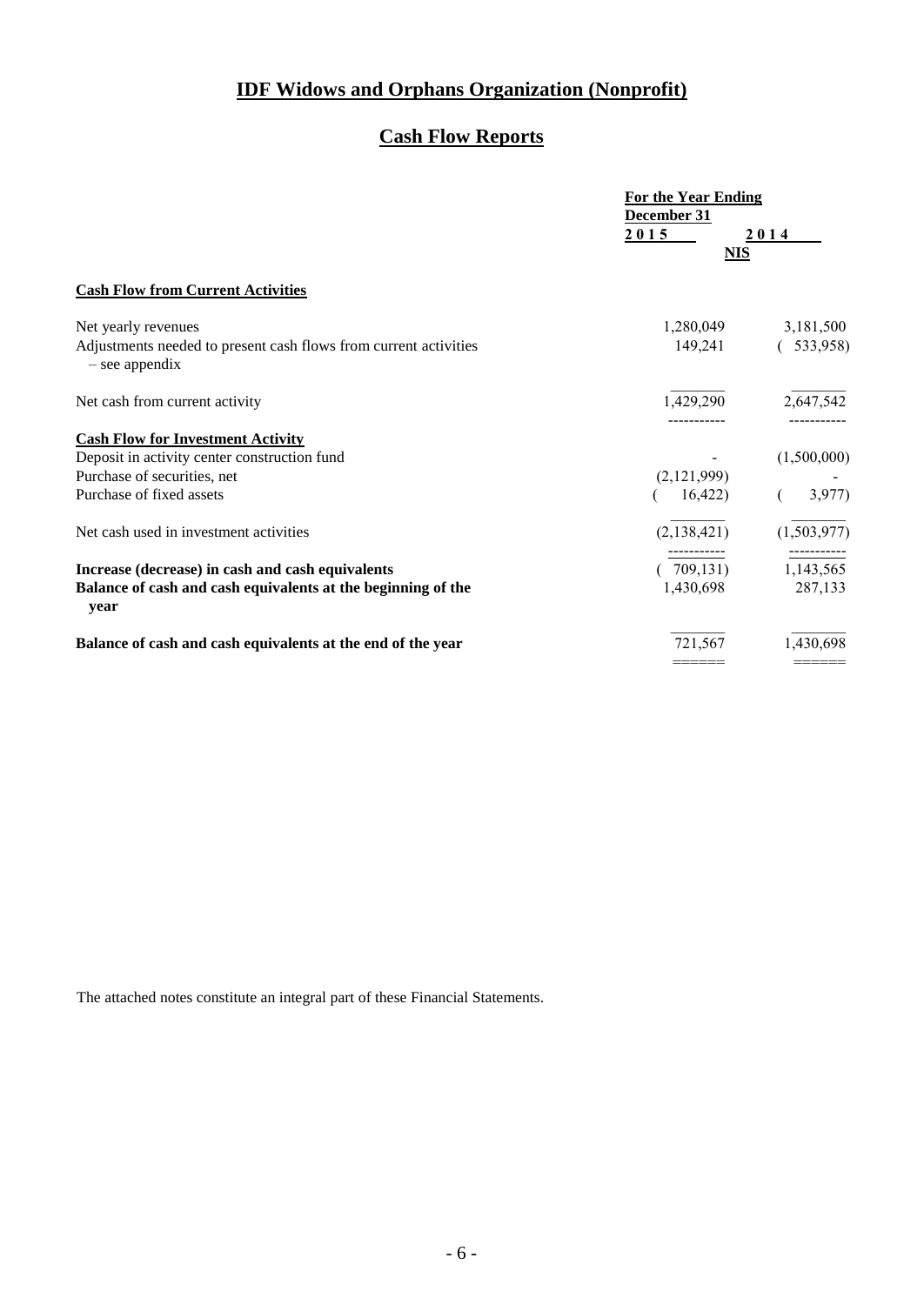# **Cash Flow Reports (Continued)**

### **Adjustments Required for the Presentation of Cash Flow from Current Activities**

|                                                             | For the Year Ending<br>December 31<br>2015 | 2014       |
|-------------------------------------------------------------|--------------------------------------------|------------|
|                                                             | <b>NIS</b>                                 |            |
| Income and expenses not involving cash flows:               |                                            |            |
| Depreciation                                                | 57,333                                     | 92,036     |
| Decrease in excess reserve for severance pay liability, net | 33,866                                     | 45,866     |
| Revaluation of tradable securities, net                     | 57,718                                     | (114,909)  |
| Changes in asset and liability items:                       |                                            |            |
| Increase in other receivables                               | (237,216)                                  | (436, 526) |
| Decrease (increase) in trade payables                       | 150,430                                    | (104, 828) |
| Increase in other payables                                  | 87,110                                     | 12,711     |
|                                                             | 149,241                                    | (533,958)  |
|                                                             |                                            |            |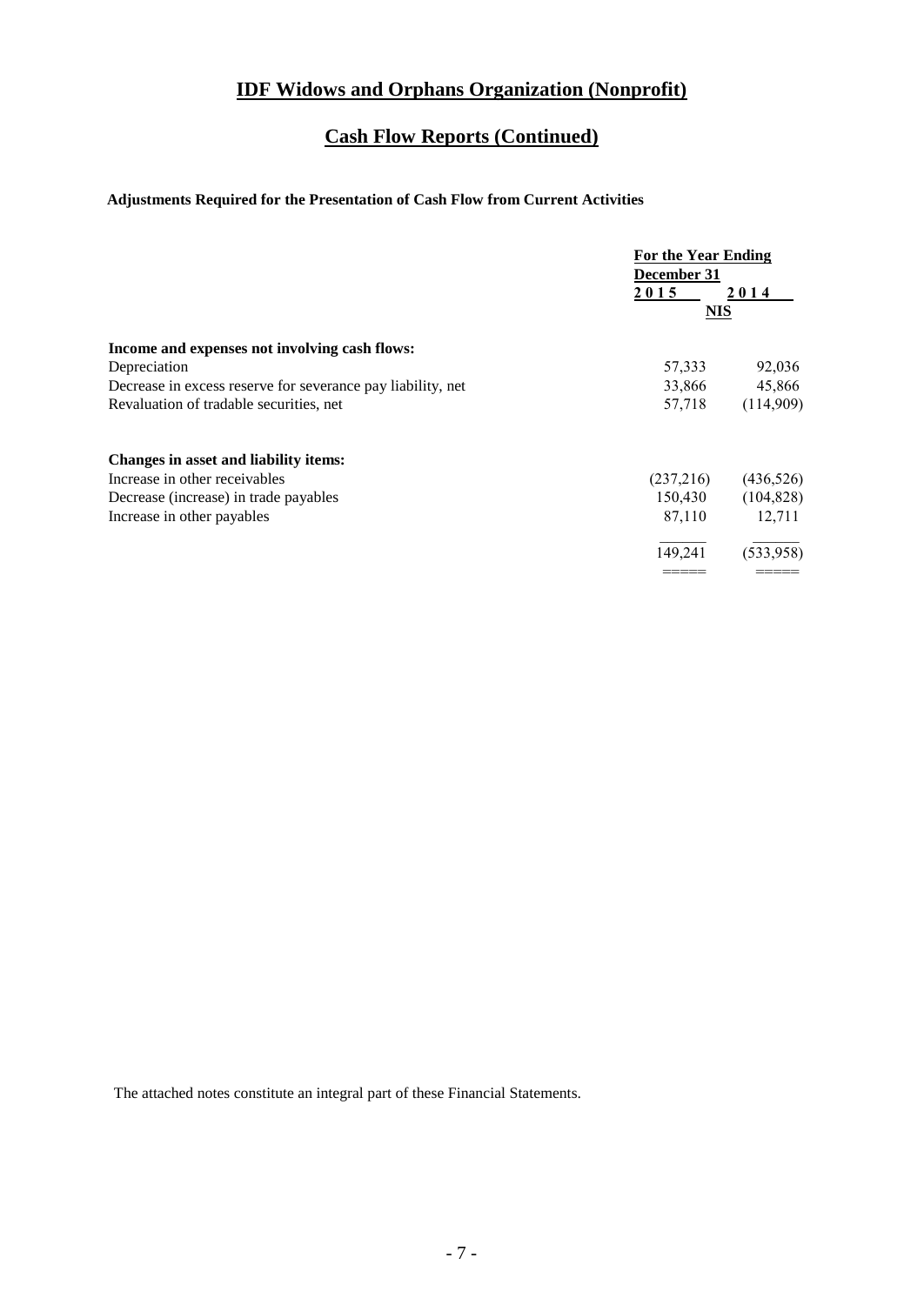### **Notes to the Financial Statements**

#### **1. General**

a. The IDF Widows and Orphans Organization (Nonprofit) (hereinafter: "the Organization") was founded on December 22 1991 and operates in accordance with the Associations Law, 1980. The Organization was originally registered as "the Association for the Survivors of the Fallen in Israel's Wars", and in 1999 it changed its name to its current name of "the IDF Widows and Orphans Organization". In 1996 the Organization was recognized by the Minister of Defense as the representative organization for by virtue of the Families of Soldiers Fallen in Battle (Remuneration and Rehabilitation) Law, 1950. The meaning of this decision, among other things, was the receipt of a yearly budget from the Ministry of Defense.

The Organization's goals, as set in the Organization's bylaws, are to act with any person or entity, organization or government authority or the public in general, in order to rehabilitate the condition of the Organization's members, as a public and as individuals, and in order to organize and raise assistance and help from various entities in the social and economic fields, connected to education and employment, and submitting medical, mental, legal and financial assistance to its members. In order to achieve these goals the Organization works to receive donations, grants, estates, loans, membership fees and other budgets in order to finance its activity and assist its members.

The Organization's actions were intended for public purposes as defined in the Income Tax Ordinance, and therefore, its income is not taxable by virtue of Section 9.(2) of the Income Tax Ordinance.

The Organization has approval in accordance with Section 46 of the Income Tax Ordinance. according to which a donation given the Organization grants the individual donor with a credit of 35% of the sum of the donation (Company – credit to the corporate tax rate).

b. Government Support

The Organization is supported by Ministry of Defense budgets.

**c.** The definitions in these Financial Statements are in accordance with Opinion 69 of the Institute of Certified Public Accountants in Israel and Accounting Standard 5 of the Israeli Accounting Standards Board.

#### Net Restricted Assets

Net assets, deriving from donations received or from some other inflow of assets, use of which by the Organization has been restricted by donor stipulations.

#### Temporary Restriction

Stipulations that expire upon the occurrence of a certain event or upon the passing of time, or which can be met or removed by taking some actions in accordance with these stipulations.

#### Permanent Restriction

Donor stipulations that do not expire with time, and which cannot be met or removed by taking some actions in accordance with these stipulations. Such a restriction allows the use of the fruits of the donations only.

#### Other Information

As defined in Opinion 75 of the Institute of Certified Public Accountants in Israel on "Other Information in Documents Containing Controlled Financial Statements."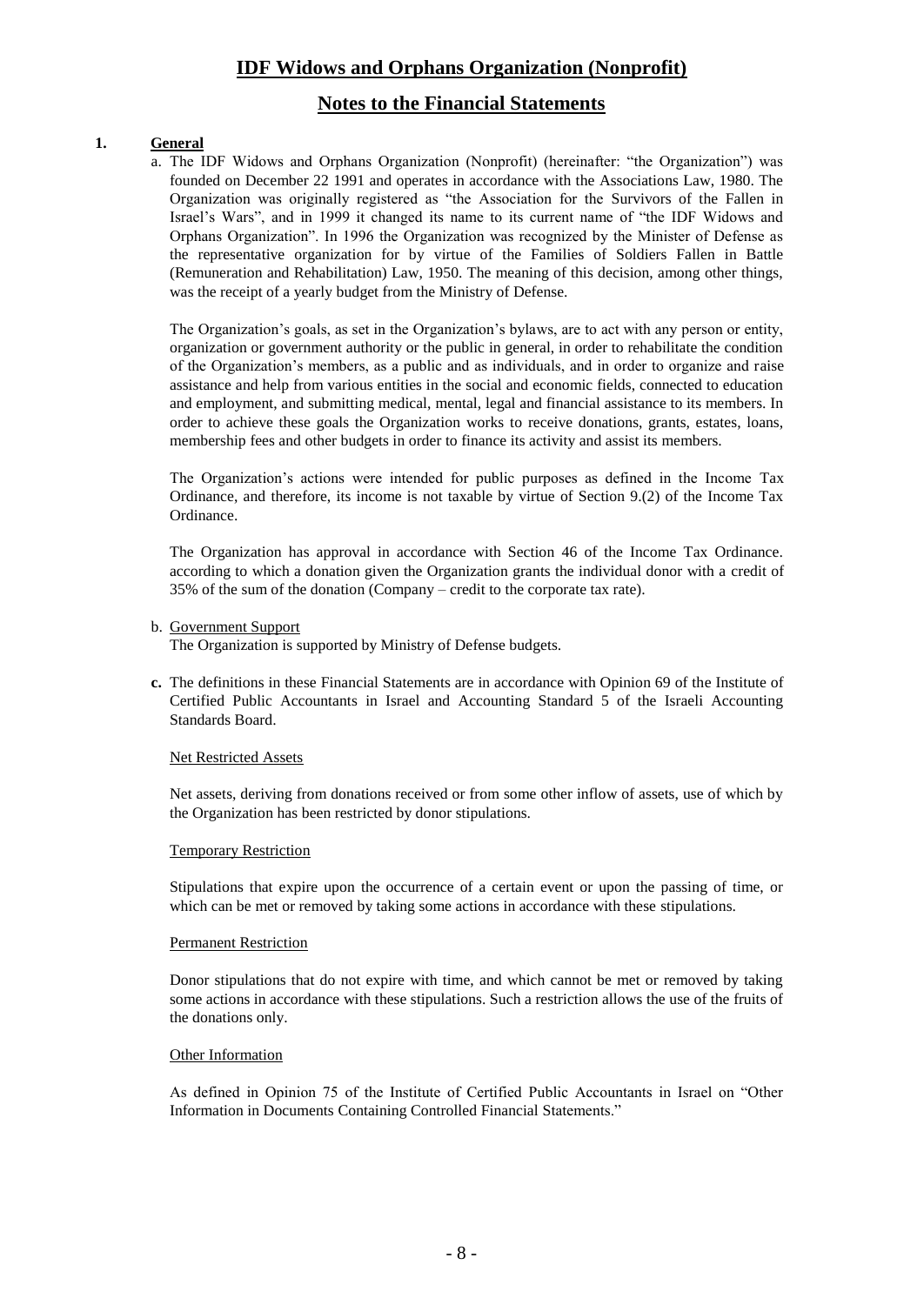### **Notes to the Financial Statements**

#### **1. General** (continued)

d. In preparing the Financial Statements according to generally accepted accounting practices, management is required to use estimates and assessments that may influence the reported information on assets and liabilities, on data on contingent assets and pending liabilities disclosed in the books and on revenue and expense data for the reported period. Actual results may differ from these estimates.

#### **2. Principal Accounting Policies**

The principal accounting policies, which were consistently applied in the preparation of the Financial Statements, are:

a. Influence of Changes in Purchasing Power of Israeli Currency

The Financial Statements have been prepared according to generally accepted accounting principles, on the historical cost convention basis. No disclosure is provided in these reports regarding the impact of the changes to the general purchasing power of Israeli currency on the Organization's activity. Furthermore, the Financial Statements are not presented in reported sums in accordance with generally accepted Israeli accounting rules.

b. Restricted Donations

Donations and/or other inflow of assets, received with usage of them restricted by donor stipulations and used for activity during the reported year, are presented in the Reports on Activity as income.

Donations, received with restrictions on their use by donors and which were not used for activity in the reported year, are presented in the Report on Changes as net assets, as an addition to restricted net assets. Upon achieving the goals for which these donations were received, the donations are presented, in the Report on Changes in Net Assets and the Report on Activities, as sums released from restricted net assets – for use for activities.

#### c. Cash and Cash Equivalents

Cash and cash equivalents include highly liquid investments, including bank deposits the amount of time until their repayment upon investment does not exceed three months, and which are not restricted use or pledged.

Balances in foreign currency or linked to foreign currency were included according to representative exchange rates as of the balance sheet date, as follows:

|                                      | December 31 |        |  |
|--------------------------------------|-------------|--------|--|
|                                      | 2015        | 2014   |  |
| Consumer Price Index (in points)     | 131.45      | 132.78 |  |
| Exchange rate in NIS of \$1 U.S.     | 3 902       | 3.889  |  |
| Exchange rate in NIS of $\epsilon$ 1 | 4.2468      | 4.7246 |  |

d. Investments

Debentures, shares and options were included according to their value on the Securities Exchange as of the Balance Sheet Date. Certificates of participation in mutual funds were included according to redemption prices as of the Financial Statements. Bank deposits include linkage differences, exchange rate differences and accumulated interest as of the Financial Statements. Profits (losses) from these investments were included in the reports on financing revenues (expenses) activity, net.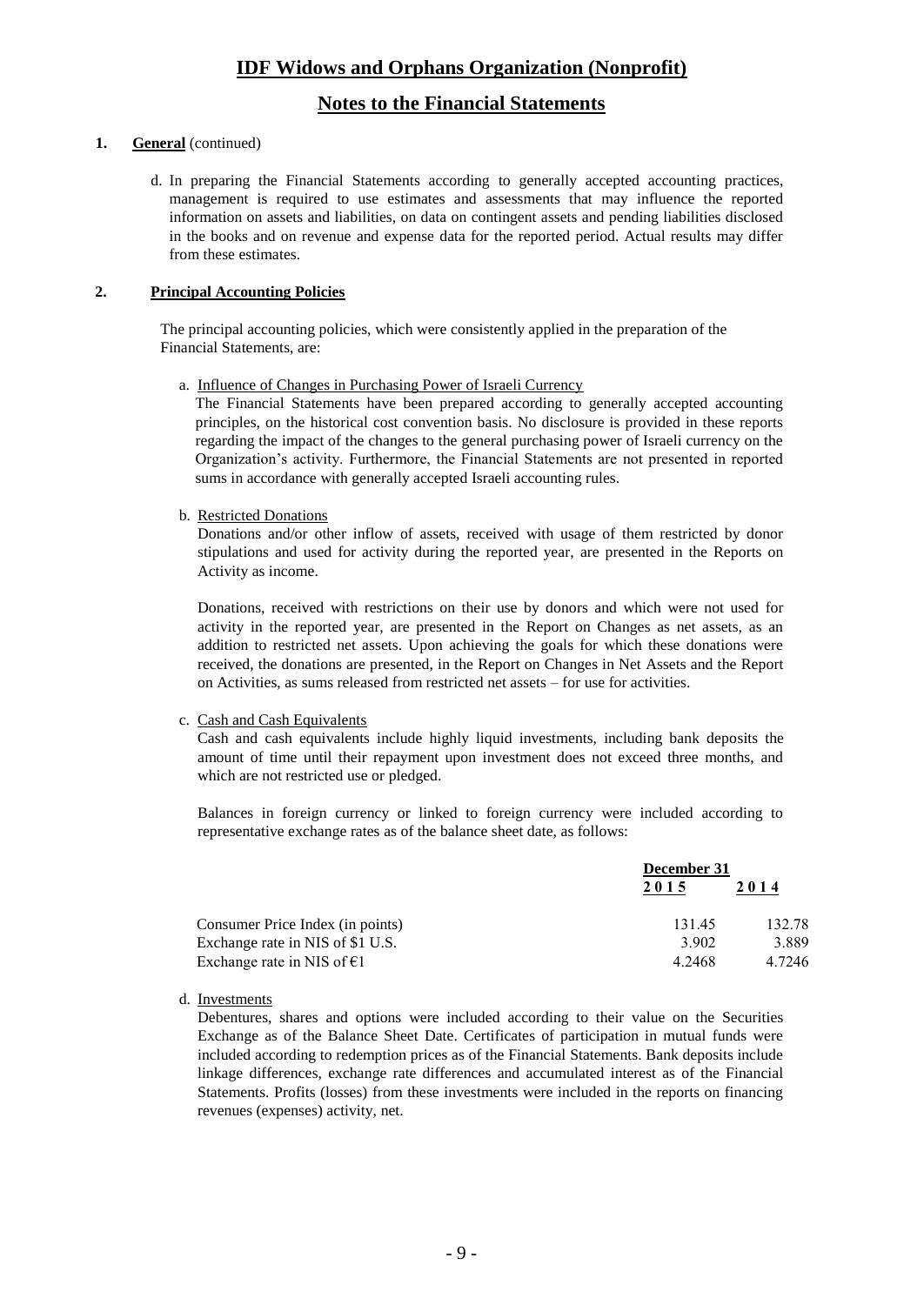### **Notes to the Financial Statements**

#### **2. Principal Accounting Policies** (continued)

#### e. Fixed Assets

Fixed assets are included at cost net of accumulated depreciation. Depreciation is calculated using the straight line method across the assets' estimated economic life span.

#### f. Liabilities

Include obligations the Organization took upon itself as of the Financial Statements date.

#### g. Recognition of Income

Income is recorded on a cumulative basis, including deferred donations receivable via credit cards and checks collectable, referring to the report period but which have not been received as of the balance sheet date, and collection of which is expected to take place after the balance sheet date, as well as donations referring to the reported period and received in practice as of the signing of the Financial Statements.

Donations, received in assets, were included in the Financial Statements in accordance with the fair value of the assets as estimated by an appraiser or the organization.

#### h. Expenses

Expenses are recorded on a cumulative basis and include provisions to liabilities, the organization took upon itself as of the Financial Statements date.

#### **3. Cash and Cash Equivalents**

| Composition:             | December 31<br>2015<br>2014<br><b>NIS</b> |           |
|--------------------------|-------------------------------------------|-----------|
| Cash in Israeli currency | 593,206                                   | 595,965   |
| Cash in foreign currency | 69,647                                    | 11,329    |
| Short-term deposits      | 58,714                                    | 823,404   |
|                          | 721,567                                   | 1,430,698 |
|                          |                                           |           |

#### **4. Other accounts receivable**

| Composition:                            | December 31 |         |
|-----------------------------------------|-------------|---------|
|                                         | 2015        | 2014    |
|                                         | <b>NIS</b>  |         |
| Advance payments to suppliers           | 2,627       | 3,071   |
| Credit companies and checks collectable | 801,612     | 560,689 |
| Other receivables                       |             | 3,264   |
|                                         | 804,239     | 567,024 |
|                                         |             |         |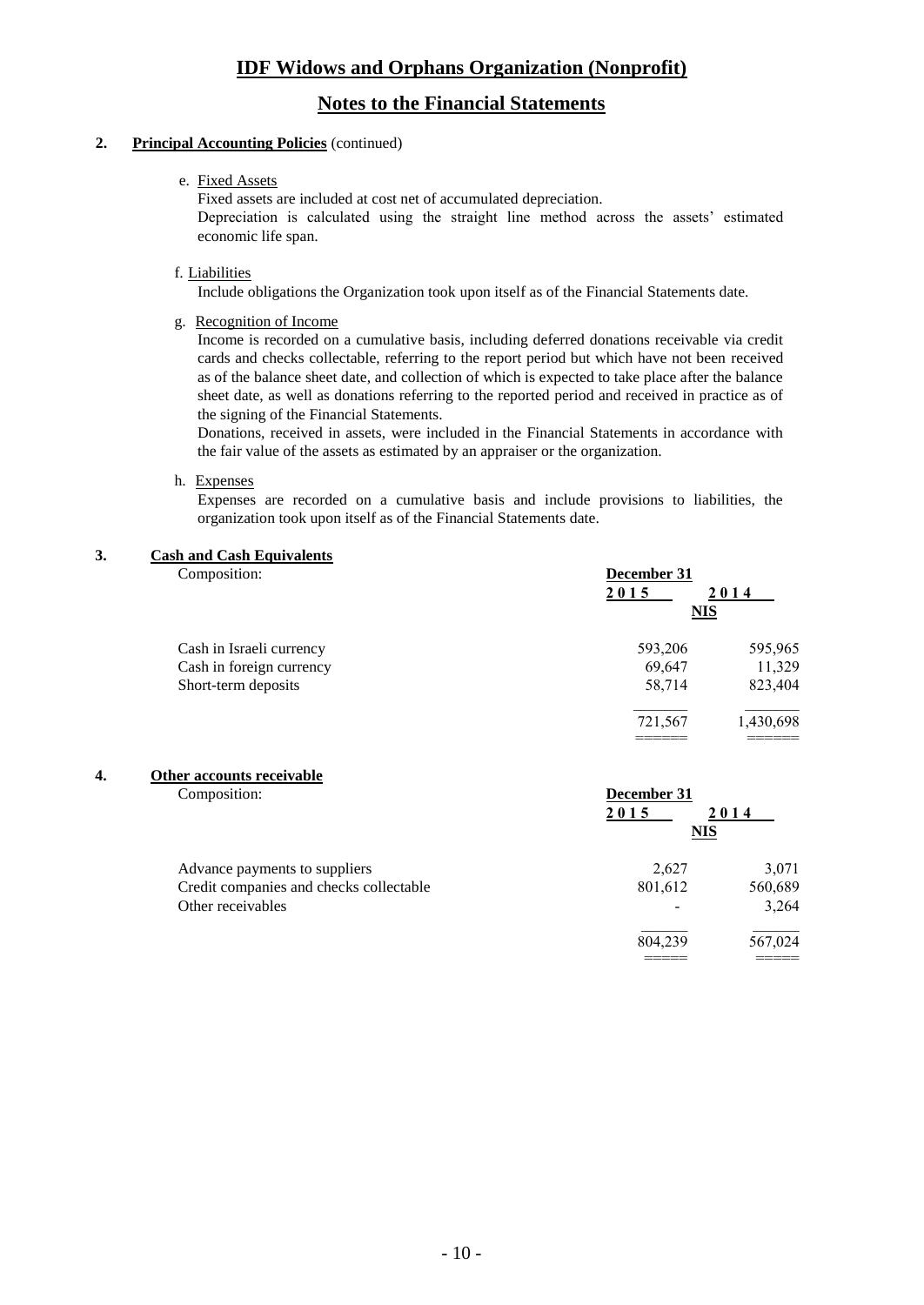### **Notes to the Financial Statements**

#### **5. Excess reserve for severance pay liability, net**

The Company's severance pay liabilities for its employees are covered in full by ongoing payments to insurance companies and by the balance of the retirement compensation reserve. The sums accumulated at the insurance company are not under the Organization's control and management and are therefore not presented in the balance sheet.

The Organization's severance pay commitments, not included in the pension or insurance plans, are included in full in the balance sheet in accordance with the law and work agreements, and are calculated on the basis of the employees' final salary as of the balance sheet date.

The reserve in the compensation fund includes profits that have accumulated and may be withdrawn, only after commitments in accordance with work agreements and the Severance Pay Law have been fulfilled.

|                               | December 31<br>2015 | 2014     |
|-------------------------------|---------------------|----------|
| Composition:                  | <b>NIS</b>          |          |
| Fund deposited                | 114,789             | 133,735  |
| Less – retirement pay reserve | (79,706)            | (64,785) |
|                               | 35,083              | 68,950   |
|                               |                     |          |

#### **6. Attala Scholarships Fund Dedication**

According to a court ruling, the Association has served as the trustee of the dedication in question starting 1994, with the sum of the dedication fund in nominal values as of February 8 1994, in which the money was transferred to the Fund to be kept in trust, is 1,446,160 NIS. The Organization serves as manager and trustee for the Attala Margalit Fund dedication. The terms of the dedication limit the organization to the distribution of academic scholarships to IDF orphans from the fruits of the deposit (from the real yield after linking to the CPI).

| Composition:                                                     | December 31<br>2015<br><b>NIS</b> | 2014      |
|------------------------------------------------------------------|-----------------------------------|-----------|
| Donation fund<br>Linkage differentials accumulated for the fund, | 1,446,160                         | 1,446,160 |
| net                                                              | 1,614,646                         | 1,642,351 |
|                                                                  | 3,060,806                         | 3,088,511 |

**7. Assi** 

| stance Funds<br>Composition:         | December 31<br>2015<br>2014<br><b>NIS</b> |           |  |
|--------------------------------------|-------------------------------------------|-----------|--|
| Deposit of loans to Fund members (a) | 3,634,564                                 | 3,328,675 |  |
| Health grant assistance fund (b)     | 1,279,815                                 | 1,468,629 |  |
|                                      | 4,914,379                                 | 4,797,304 |  |
|                                      |                                           |           |  |

a) The Fund was founded in 2005 and is financed by monthly membership fees of 5 NIS, in accordance with the decision of the Knesset Labor and Welfare Committee, deducted from the membership fees and paid the Organization by its members.

The deposits are deposited in a banking corporation and bears Prime-1.5% yearly interest. This deposit serves as the Organization's collateral for the planholders' loans, received at the Bank under preferred terms.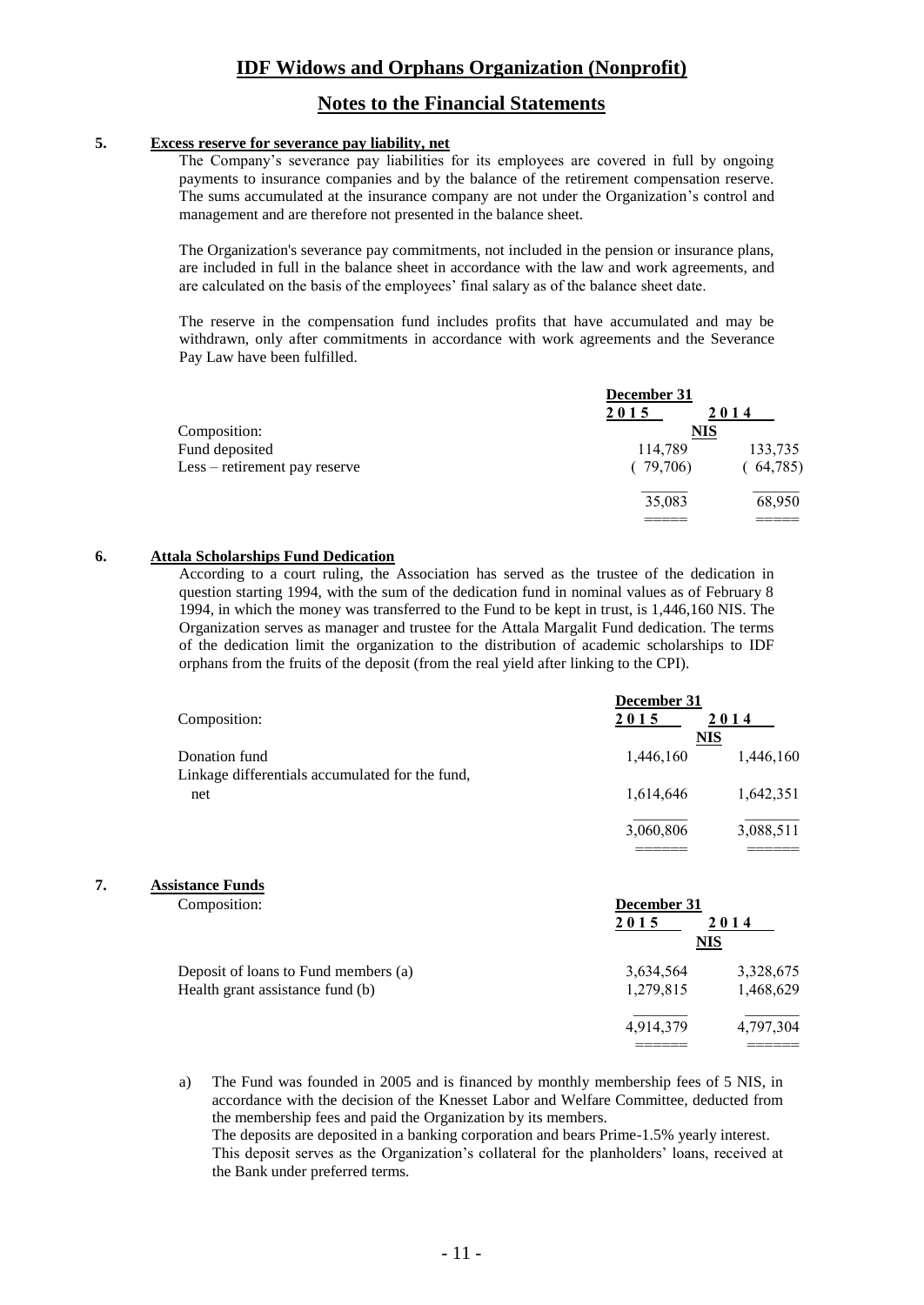### **Notes to the Financial Statements**

#### **7. Assistance Funds** (continued)

b) The Fund was founded in 2005 and is financed by monthly membership fees of 5 NIS, in accordance with the decision of the Knesset Labor and Welfare Committee, deducted from the membership fees and paid the Organization by its members. The purpose of the Fund is to assist the organization's members on health issues through grants, approved by the Organization's Loans and Bonuses Committee.

#### **8. Activity Center Construction Fund**

According to a decision by the Organization's Managing Committee, it had been decided in the past to designated a total of 3,500,000 NIS from the organization's monetary balances to establish activity centers for widows who are members of the Organization. In 2013, in light of the Organization's needs, it was decided to place the Fund at a temporary sum of 2,500,000 NIS, and in 2014 it was decided to place the Fund at a sum of 4,000,000 NIS.

#### **9. Scholarship Distribution Fund**

- a. According to a decision by the Organization's Managing Committee, it had been decided in the past to designated a total of 1,000,000 NIS from the organization's monetary balances to distribute scholarships and wedding gifts. The Fund is presented according to the sum decided upon for dedication, less the sums withdrawn for the distribution of scholarships. No dividends were distributed in the reported year and in the preceding year from the Fund's money.
- b. The Fund includes a donation intended for the distribution of scholarships from the estate of the late Sarah and Yosef Graff, received in 2011. 242,300 NIS from the Fund was distributed in the reported year (previous year – 277,500 NIS).

**Office** 

#### **10. Fixed assets, net**

|--|

|                                 | <b>Computers</b> | <b>Equipment and</b><br><b>Furnishings</b><br><b>NIS</b>         | Leasehold<br><b>Improvements</b>                                                                                                                                                                                                                                                                                                                                                                                                                                                                                                                                                              | <b>Total</b> |
|---------------------------------|------------------|------------------------------------------------------------------|-----------------------------------------------------------------------------------------------------------------------------------------------------------------------------------------------------------------------------------------------------------------------------------------------------------------------------------------------------------------------------------------------------------------------------------------------------------------------------------------------------------------------------------------------------------------------------------------------|--------------|
| Cost                            |                  |                                                                  |                                                                                                                                                                                                                                                                                                                                                                                                                                                                                                                                                                                               |              |
| Balance as of January 1 2015    | 363,248          | 423,936                                                          | 462,119                                                                                                                                                                                                                                                                                                                                                                                                                                                                                                                                                                                       | 1,249,303    |
| Yearly additions                | 9,511            | 6,911                                                            |                                                                                                                                                                                                                                                                                                                                                                                                                                                                                                                                                                                               | 16,422       |
| Balance as of December 31 2015  | 372,759          | 430,847                                                          | 462,119                                                                                                                                                                                                                                                                                                                                                                                                                                                                                                                                                                                       | 1,265,725    |
|                                 | ---------        |                                                                  |                                                                                                                                                                                                                                                                                                                                                                                                                                                                                                                                                                                               |              |
| <b>Accumulated Depreciation</b> |                  |                                                                  |                                                                                                                                                                                                                                                                                                                                                                                                                                                                                                                                                                                               |              |
| Balance as of January 1 2015    | 354,675          | 298,466                                                          | 232,656                                                                                                                                                                                                                                                                                                                                                                                                                                                                                                                                                                                       | 885,797      |
| Yearly depreciation             | 6,379            | 18,175                                                           | 32,779                                                                                                                                                                                                                                                                                                                                                                                                                                                                                                                                                                                        | 57,333       |
| Balance as of December 31 2015  | 361,054          | 316,641                                                          | 265,435                                                                                                                                                                                                                                                                                                                                                                                                                                                                                                                                                                                       | 943,130      |
|                                 |                  |                                                                  |                                                                                                                                                                                                                                                                                                                                                                                                                                                                                                                                                                                               |              |
| Depreciated cost                |                  |                                                                  |                                                                                                                                                                                                                                                                                                                                                                                                                                                                                                                                                                                               |              |
| As of December 31 2015          | 11,705           | 114,206                                                          | 196,684                                                                                                                                                                                                                                                                                                                                                                                                                                                                                                                                                                                       | 322,595      |
|                                 | =====            | $=$ $=$ $=$ $=$ $=$                                              | $\qquad \qquad \overline{\qquad \qquad }=\overline{\qquad \qquad }=\overline{\qquad \qquad }=\overline{\qquad \qquad }=\overline{\qquad \qquad }=\overline{\qquad \qquad }=\overline{\qquad \qquad }=\overline{\qquad \qquad }=\overline{\qquad \qquad }=\overline{\qquad \qquad }=\overline{\qquad \qquad }=\overline{\qquad \qquad }=\overline{\qquad \qquad }=\overline{\qquad \qquad }=\overline{\qquad \qquad }=\overline{\qquad \qquad }=\overline{\qquad \qquad }=\overline{\qquad \qquad }=\overline{\qquad \qquad }=\overline{\qquad \qquad }=\overline{\qquad \qquad }=\overline{\$ | =====        |
| As of December 31 2014          | 8,573            | 125,470                                                          | 229,463                                                                                                                                                                                                                                                                                                                                                                                                                                                                                                                                                                                       | 363,506      |
|                                 | =====            | $\qquad \qquad \doteq \qquad \qquad \doteq \qquad \qquad \doteq$ | =====                                                                                                                                                                                                                                                                                                                                                                                                                                                                                                                                                                                         | =====        |
| Depreciation rates              | 33%              | 15%-7%                                                           | 10%                                                                                                                                                                                                                                                                                                                                                                                                                                                                                                                                                                                           |              |
|                                 | =====            |                                                                  | =====                                                                                                                                                                                                                                                                                                                                                                                                                                                                                                                                                                                         |              |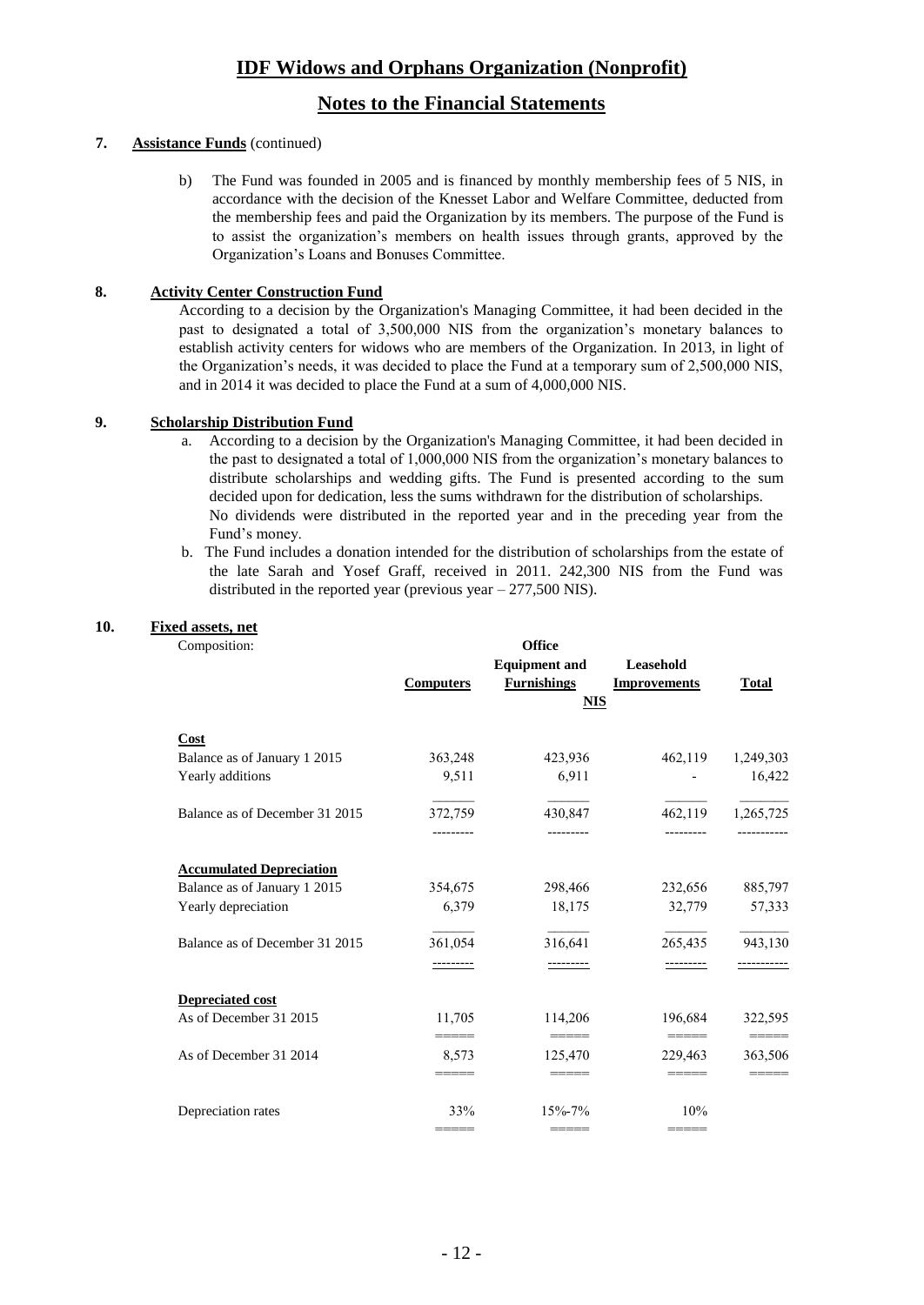## **Notes to the Financial Statements**

#### **11. Trade Payables**

| Composition:                                      | December 31<br>2015                       | 2014              |
|---------------------------------------------------|-------------------------------------------|-------------------|
|                                                   |                                           |                   |
| Outstanding debts                                 | 265,076                                   | 168,744           |
| Checks redeemable                                 | 135,603                                   | 81,505            |
|                                                   | 400,679                                   | 250,249           |
|                                                   |                                           |                   |
|                                                   |                                           |                   |
| Composition:                                      | December 31                               |                   |
|                                                   | 2015                                      | 2014              |
|                                                   |                                           |                   |
| Employees and institutions in respect of salaries | 161,193                                   | 133,967           |
| Expenses payable                                  | 48,260                                    | 48,260            |
| Others                                            | 95,000                                    | 35,116            |
|                                                   | 304,453                                   | 217,343           |
|                                                   |                                           |                   |
|                                                   | <b>Other Payables and Credit Balances</b> | MIS<br><b>NIS</b> |

# **13. Cost of Activities**<br>Composition:

| Composition:                                          | <b>For the Year Ending</b> |            |
|-------------------------------------------------------|----------------------------|------------|
|                                                       | December 31                |            |
|                                                       | 2015                       | 2014       |
|                                                       |                            | <b>NIS</b> |
| Family events (hikes, summer camp, culture and so on) | 4,521,992                  | 4,532,970  |
| Family support                                        | 707,888                    | 362,971    |
| Organization newsletter production                    | 382,850                    | 275,474    |
| Distribution of grants and wedding gifts              | 529,800                    | 585,500    |
| Salary and associated                                 | 764,860                    | 739,723    |
| Rent and electricity                                  | 351,054                    | 360,946    |
| Municipal taxes                                       | 71,582                     | 72,255     |
| Administrative and office maintenance                 | 136,787                    | 175,595    |
| Mail and communications                               | 84,407                     | 130,290    |
| Depreciation expenses                                 | 51,600                     | 82,832     |
| Shipping and deliveries                               | 2,374                      | 3,910      |
|                                                       | 7,605,194                  | 7,322,466  |

====== ======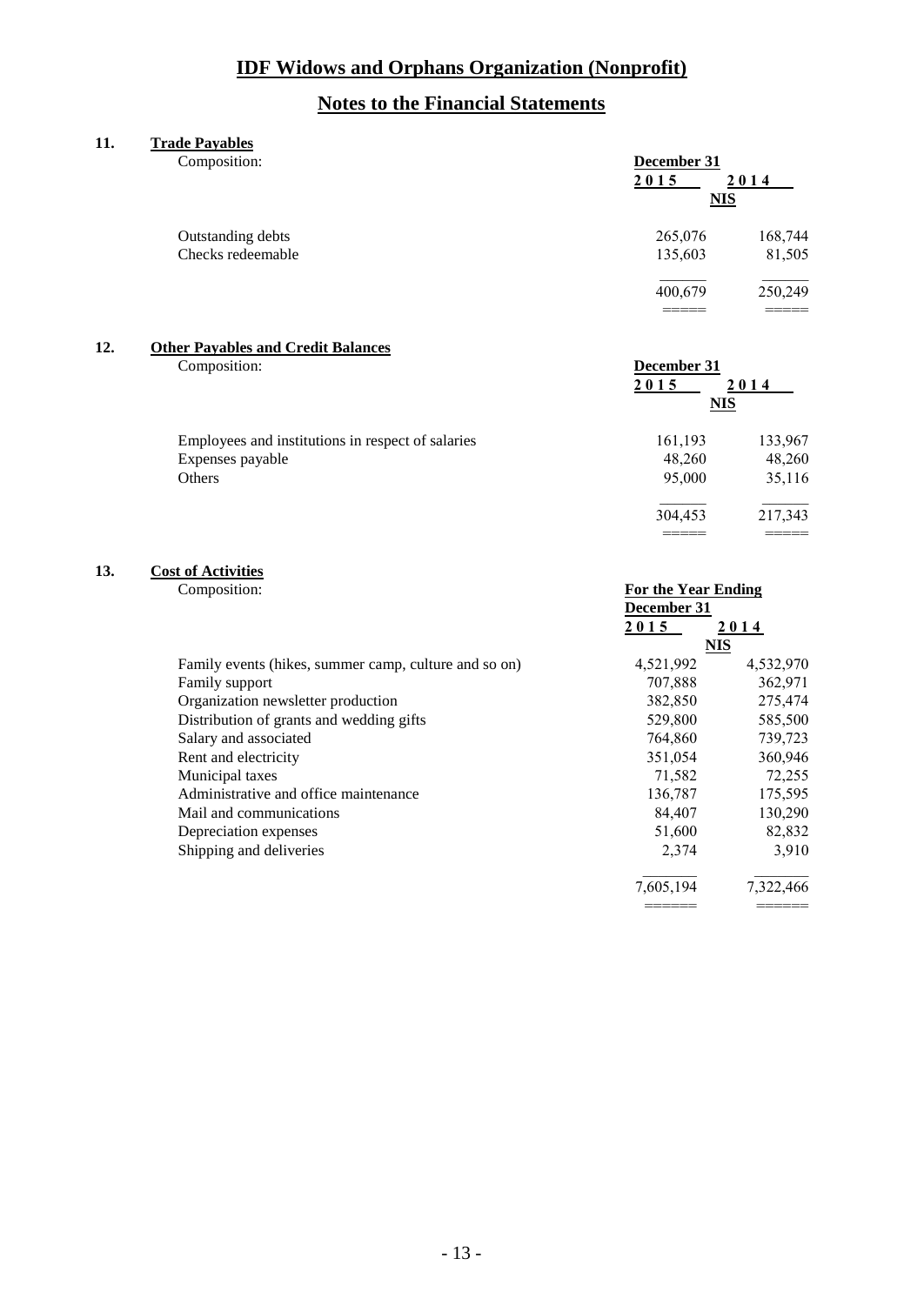## **Notes to the Financial Statements**

### **14. Administrative and General Expenses**

| Composition:                                             | <b>For the Year Ending</b><br>December 31 |            |
|----------------------------------------------------------|-------------------------------------------|------------|
|                                                          | 2015                                      | 2014       |
|                                                          |                                           | <b>NIS</b> |
| Payroll and benefits                                     | 608,205                                   | 769,070    |
| Office rent and power                                    | 39,276                                    | 40,105     |
| Municipal taxes                                          | 7,954                                     | 6,557      |
| Communications                                           | 10,777                                    | 5,174      |
| Legal                                                    | 126,921                                   | 118,031    |
| Accounting and auditing                                  | 161,616                                   | 158,905    |
| Strategic consulting and public and government relations | 97,833                                    | 108,463    |
| Administrative and office maintenance                    | 19,002                                    | 15,890     |
| Gifts and hospitality                                    | 30,183                                    | 27,409     |
| Fees, membership fees and supplementary education        | 21,935                                    | 22,329     |
| Auto maintenance, parking, travel and deliveries         | 84,638                                    | 106,490    |
| Office insurance                                         | 1,918                                     | 4,329      |
| Executive liability insurance                            | 10,025                                    | 8,765      |
| Fundraising                                              | 128,632                                   | 177,768    |
| Depreciation                                             | 5,733                                     | 9,204      |
| Advertising                                              | 48,264                                    | 1,744      |
| Organization's election expenses                         | 37,391                                    |            |
| Miscellaneous                                            | 5,900                                     |            |
|                                                          | 1,446,203                                 | 1,580,233  |
|                                                          |                                           |            |

### **15. Finance revenues (expenses), net**

| Composition: | <b>For the Year Ending</b> |
|--------------|----------------------------|
|              |                            |

|                                                              | December 31 |            |
|--------------------------------------------------------------|-------------|------------|
|                                                              | 2015        | 2014       |
|                                                              | <b>NIS</b>  |            |
| <b>Financing Income</b>                                      |             |            |
| Interest and dividend income                                 | 108,422     | 108,372    |
| Profits realized and revaluation of tradable securities, net |             | 107,544    |
| Exchange rate differences, net                               |             | 23,466     |
|                                                              | 108,422     | 239,382    |
| Less – some of the funds restricted with financing revenues  |             | (119, 471) |
|                                                              | 108,422     | 119,911    |
|                                                              |             |            |
| <b>Financing Expenses</b>                                    |             |            |
| Commissions for banks and credit companies                   | (31,618)    | (37,171)   |
| Investment management and consulting                         | 9,461)      | (12,983)   |
| Exchange rate differences, net                               | 32,738)     |            |
| Losses realized and revaluation of tradable securities, net  | (85,420)    |            |
|                                                              | (159, 237)  | 50,154)    |
| Less – some of the funds restricted with financing expenses  | 23,680      |            |
| Finance revenues (expenses), net                             | (135, 557)  | 69,757     |
|                                                              | 27,135      |            |
|                                                              |             |            |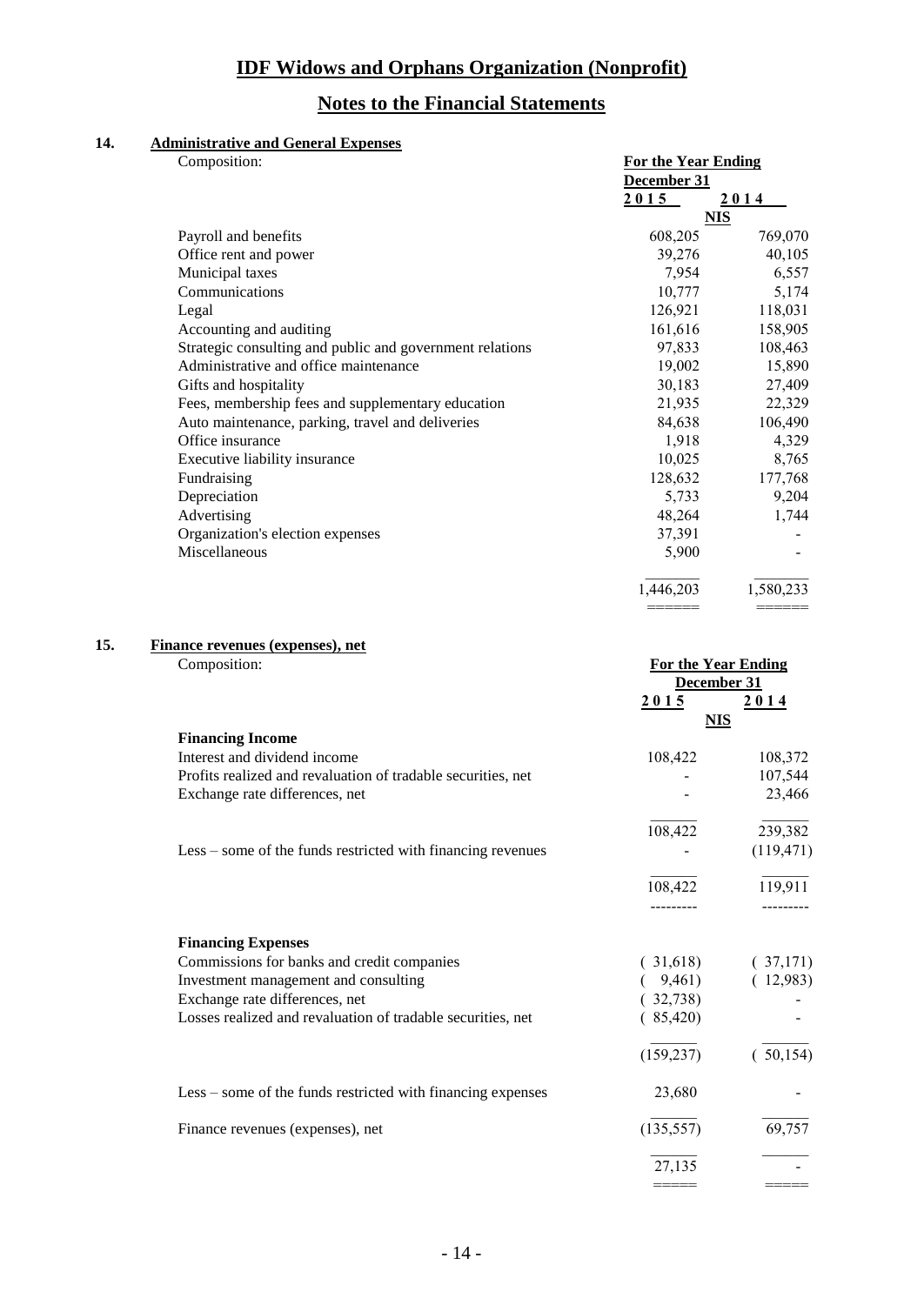## **Notes to the Financial Statements**

### **Comparison with Budget**

The budget was approved at the meeting of the Organization's elected representatives. Budget data that constitutes "other information" is not reviewed.

|                                                                       | December 31   |                    |               |
|-----------------------------------------------------------------------|---------------|--------------------|---------------|
|                                                                       | 2016          | 2015               | 2015          |
|                                                                       |               | <u>NIS</u>         |               |
|                                                                       |               | Actual             |               |
|                                                                       | <b>Budget</b> | Performance        | <b>Budget</b> |
| <b>Activity Turnover</b>                                              |               |                    |               |
| Ministry of Defense allocation                                        | 1,700,000     | 1,760,000          | 1,700,000     |
| Membership fee revenues                                               | 2,280,000     | 1,662,843<br>$(*)$ | 1,710,000     |
| Donations and estates                                                 | 4,472,416     | 4,589,474          | 3,960,000     |
| Sums released from restricted net assets                              |               | 745,708            | 530,000       |
| Revenues from the organization of activities                          | 1,300,000     | 1,587,556          | 1,140,000     |
| Other revenues                                                        | 30,000        | 13,000             | 15,000        |
|                                                                       | 9,782,416     | 10,358,581         | 9,055,000     |
| <b>Organization's Operating Expenses</b><br><b>Cost of activities</b> |               |                    |               |
| Support for families of Organization members                          | 1,635,000     | 1,713,644          | 1,522,000     |
| Events and activities for Organization members                        | 4,168,000     | 4,046,037          | 3,921,000     |
| Organization newsletter production                                    | 350,000       | 382,850            | 350,000       |
| Salary and associated                                                 | 760,000       | 764,860            | 740,000       |
| Rental fees and power                                                 | 320,000       | 351,053            | 320,000       |
| Municipal taxes                                                       | 80,000        | 71,582             | 80,000        |
| Office and maintenance expenses                                       | 150,000       | 94,214             | 190,000       |
| Mail and communications                                               | 150,000       | 84,407             | 200,000       |
| Computer and website maintenance                                      | 50,000        | 38,757             | 60,000        |
| Deliveries                                                            | 10,000        | 2,374              | 10,000        |
| Travel and parking                                                    | 10,000        | 3,816              | 10,000        |
| Depreciation                                                          |               | 51,600             |               |
| Unplanned and miscellaneous                                           | 25,000        |                    | 25,000        |
| Financing expenses                                                    | 40,000        | 27,135             | 40,000        |
| Total cost of activities                                              | 7,748,000     | 7,632,329          | 7,468,000     |
|                                                                       |               | =======            |               |

(\*) Revenues from membership fees, net, after deducting revenues from membership fees to the sum of 568,910 NIS for assistance funds, classified under temporarily restricted net assets.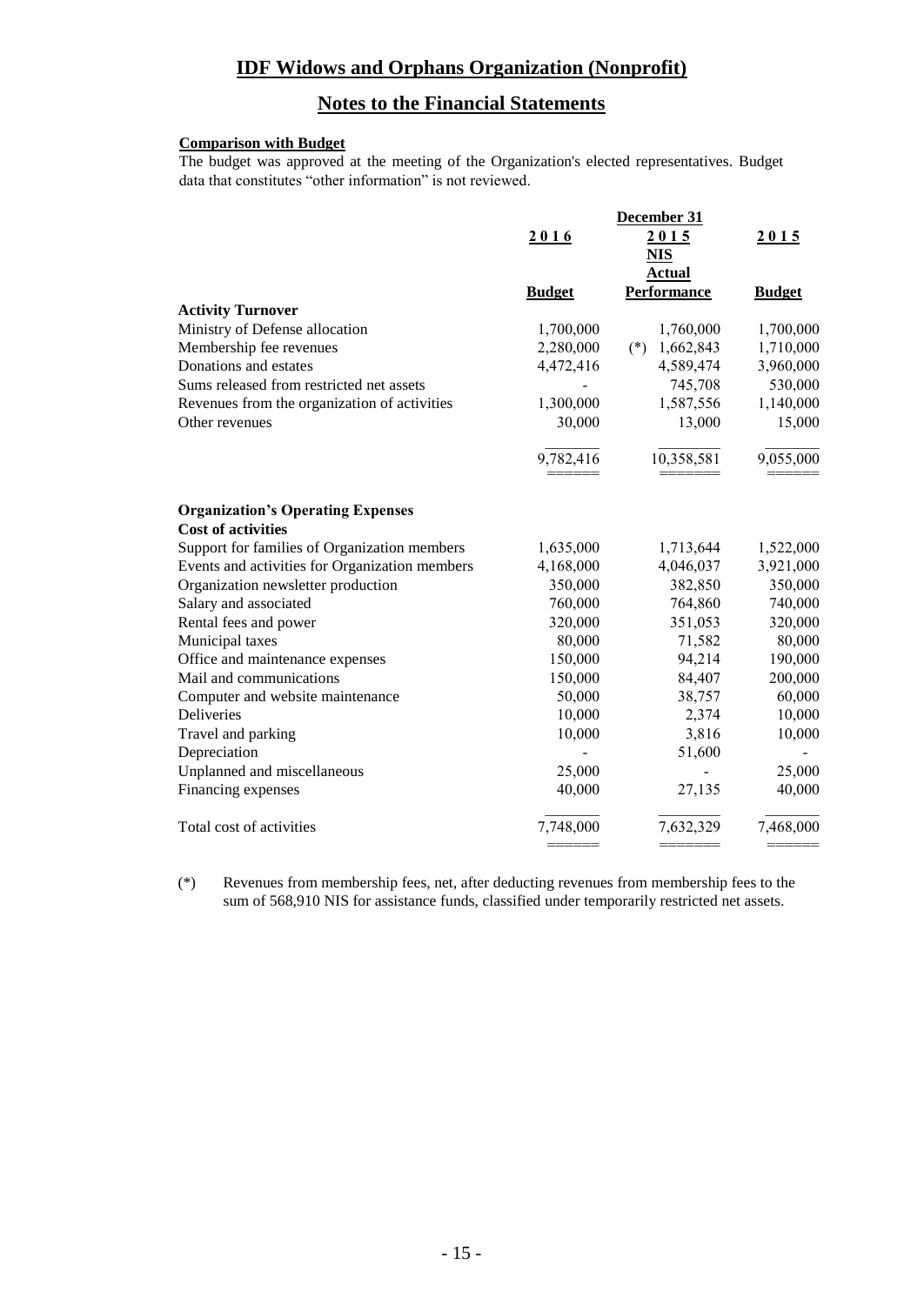# **Notes to the Financial Statements**

|                                             | <b>For the Year Ending</b> |                    |               |
|---------------------------------------------|----------------------------|--------------------|---------------|
|                                             | December 31                |                    |               |
|                                             | 2016                       | 2015               | 2015          |
|                                             |                            | <u>NIS</u>         |               |
|                                             | <b>Budget</b>              | <b>Actual</b>      | <b>Budget</b> |
|                                             |                            | <b>Performance</b> |               |
| <b>Administrative and General Expenses</b>  |                            |                    |               |
| Payroll and benefits                        | 660,000                    | 553,513            | 640,000       |
| Rental fees and power                       | 40,000                     | 39,276             | 40,000        |
| Municipal taxes                             | 10,000                     | 7,954              | 10,000        |
| Communications                              | 15,000                     | 10,777             | 19,000        |
| Legal                                       | 130,000                    | 126,921            | 130,000       |
| Accounting and auditing                     | 163,000                    | 161,616            | 163,000       |
| Administrative and office maintenance       | 55,000                     | 20,920             | 55,000        |
| Hospitality, gifts and entertainment        | 15,000                     | 30,183             | 15,000        |
| Membership fees and supplementary education | 15,000                     | 21,935             | 15,000        |
| Vehicles, parking, travel and deliveries    | 95,000                     | 84,638             | 95,000        |
| Depreciation                                |                            | 5,733              |               |
| Marketing strategy                          | 110,000                    | 97,833             | 100,000       |
| Director insurance                          | 15,000                     | 10,025             |               |
| Advertising                                 |                            | 48,264             | 70,000        |
| <b>Remuneration for Managing Committee</b>  | 70,000                     | 54,692             | 200,000       |
| members for meetings                        |                            |                    |               |
| Fundraising cost                            | 300,000                    | 128,632            | 20,000        |
| Unplanned and miscellaneous                 | 20,000                     | 5,900              |               |
| Organization elections                      | 321,416                    | 37,391             |               |
| Total general and administrative expenses   | 2,034,416                  | 1,446,203          | 1,587,000     |
| Financing revenues, net                     |                            |                    |               |
| Net yearly revenues                         |                            | 1,280,049          |               |
|                                             |                            |                    |               |